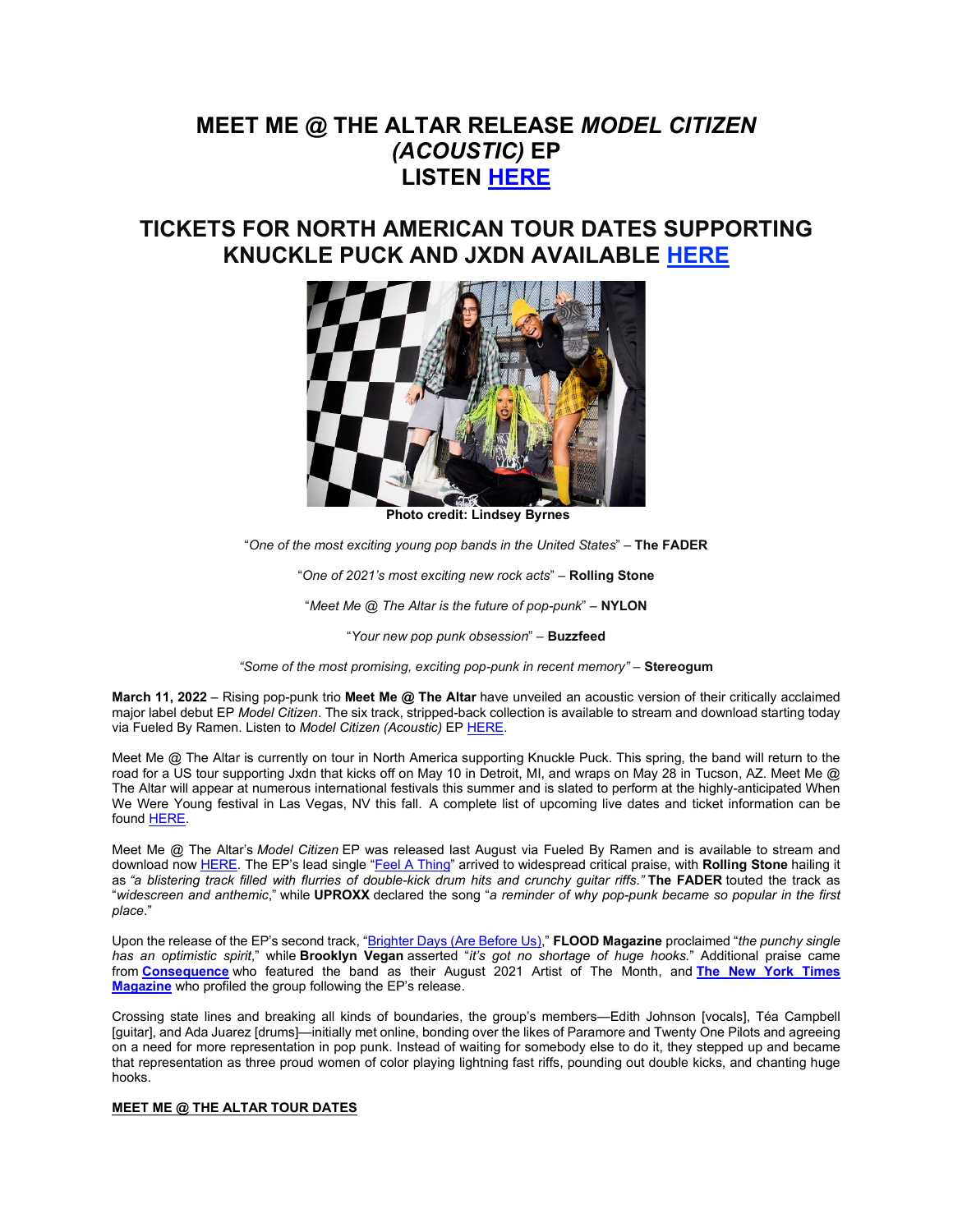### **Supporting Knuckle Puck**

March 11, 2022 - New York City, NY - Irving Plaza March 13, 2022 - Cleveland, OH - House of Blues Cleveland March 14, 2022 - Toronto, ON - The Opera House March 16, 2022 - Detroit, MI - Saint Andrews Hall March 17, 2022 - Millvale, PA - Mr Small's Theatre March 18, 2022 - Chicago, IL - Concord Music Hall

#### **Supporting Jxdn**

May 10, 2022 - Detroit, MI - Saint Andrews Hall May 12, 2022 - Chicago, IL - House of Blues Chicago May 13, 2022 - Milwaukee, WI - The Rave / Eagles Club May 14, 2022 - Minneapolis, MN - Fillmore Minneapolis May 16, 2022 - Denver, CO - Summit Music Hall May 17, 2022 - Salt Lake City, UT - The Complex May 20, 2022 - Portland, OR - McMenamins Crystal Ballroom May 21, 2022 - Seattle, WA - Showbox SoDo May 23, 2022 - San Francisco, CA - The Regency Ballroom May 24, 2022 - Los Angeles, CA - Fonda Theatre May 25, 2022 - Los Angeles, CA - Fonda Theatre May 27, 2022 - Phoenix, AZ - The Van Buren May 28, 2022 - Tucson, AZ - Club XS

### **Festival Appearances**

June 02, 2022 - Sant Adrià de Besòs, Spain - Primavera Sound June 03, 2022 - Leeds, United Kingdom - Slam Dunk Festival - North June 04, 2022 - Hatfield, United Kingdom - Slam Dunk Festival - South June 10, 2022 - Derby, United Kingdom - Download Festival July 08, 2022 - Des Moines, IA - 80/35 Music Festival October 22, 2022 - Las Vegas, NV - When We Were Young October 23, 2022 - Las Vegas, NV - When We Were Young October 29, 2022 - Las Vegas, NV - When We Were Young



**MEET ME @ THE ALTAR** *MODEL CITIZEN (ACOUSTIC)* **EP**